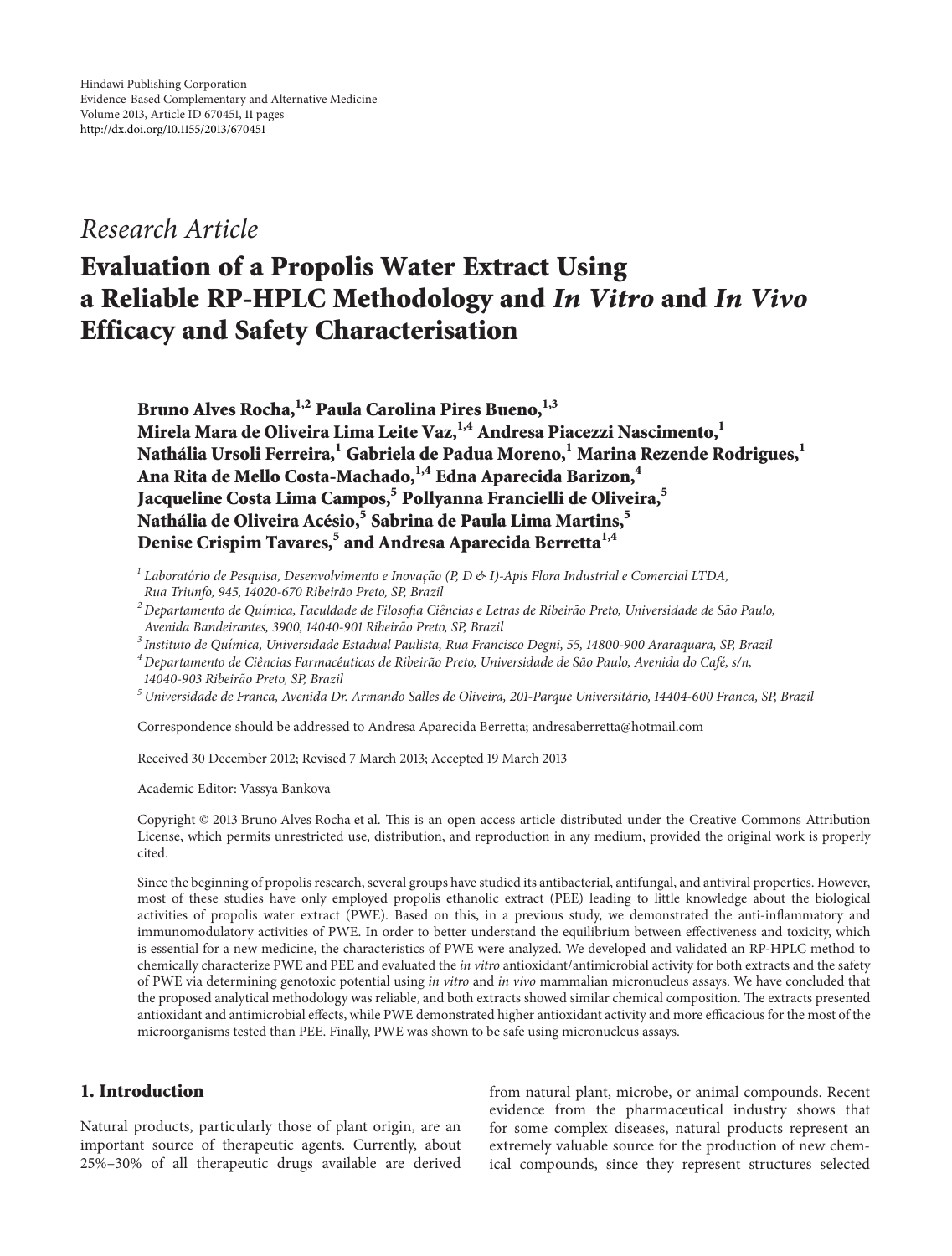by evolutionary mechanisms over millions of years [\[1](#page-9-1)]. In this context, the products obtained from *Apis mellifera*, like honey, royal jelly, pollen, or propolis, have been widely used since ancient times for their therapeutic properties. Among the various bee products available, propolis represents a great prospect for the pharmaceutical, cosmetic, and food industries.

Working in the field of propolis research, several groups have studied its antibacterial properties [\[2](#page-9-2)[–4](#page-9-3)]. Besides its antibacterial activity, propolis demonstrates other pharmacological properties, such as antifungal [\[5,](#page-9-4) [6](#page-9-5)], antiviral [\[7\]](#page-9-6), antioxidant [\[8\]](#page-9-7), wound healing [\[4](#page-9-3)], and anti-inflammatory activities [\[9\]](#page-9-8), among others. Most of the studies available in the literature are carried out with propolis ethanolic extract (PEE), and, therefore, little is known about the biological activities of the propolis water extract (PWE). The most common propolis extracting process uses ethanol as solvent [\[10](#page-9-9)] including different mixtures of water and ethanol. It is important to point out that propolis water extract obtained from direct extraction of raw material with water resulted in less extractable matter when compared to other solvents, even as flavonoid content and antimicrobial activity [\[11\]](#page-9-10). In a previous study, our group demonstrated the antiinflammatory and immunomodulatory activities of PWE used in the present study [\[12\]](#page-9-11). PEE has some disadvantages such as a strong taste and adverse reactions or intolerance to the alcohol [\[10](#page-9-9)]. By contrast, PWE has only been characterised in a few reports and has demonstrated to have a higher antioxidant activity than PEE [\[13\]](#page-9-12).

Considering that propolis is a complex bee derivative product, with a chemical composition closely associated with plant origin, it is difficult to compare results obtained in different studies, due to variation in origin, sazonality, extractions, and the standardization of processing which may interfere with the chemical profile and biological properties of the extract [\[14\]](#page-9-13). The chemical composition and botanical origin of Brazilian green propolis has been extensively studied. The chemical profile of green propolis has been linked to a wide range of phenolic compounds, many of them also found in *Baccharis dracunculifolia*, such as cinnamic acid derivatives, phenolics acids, flavonoids, and the prenilated compound artepillin C [\[15\]](#page-9-14). Many chromatographic methods are described in the literature, but high-performance liquid chromatography coupled with photodiode array detection (RP-HPLC) currently represents the most widely used technique for the analysis of phenolic compounds in propolis raw material and extracts [\[15](#page-9-14)[–17\]](#page-9-15). Nonetheless, there is a lack of information considering validation of methodologies used for the characterization of PWE. As a consequence of the requirement for reliable methods to simultaneously quantify phenolics in both PEE and PWE, the present study demonstrates the validation of a precise and accurate analytical method, using RP-HPLC. Additionally, the similarity between PEE and PWE is demonstrated.

Besides demonstrating the desired effects, the development of new medicines requires the study and evaluation of the toxicology of these new compounds. This equilibrium between effectiveness and toxicity is essential when a new drug is proposed [\[18](#page-10-0)]. Considering the potential of PWE, the

present work compared the chemical composition of this new extract with the existing alcoholic extract and evaluated the *in vitro* effectiveness while investigating the *in vitro* and *in vivo* genotoxic potential in mammalian cells using a micronucleus assay.

# **2. Materials and Methods**

*2.1. Chemicals, Solvents, and Propolis Extracts.* Caffeic acid, *p*-coumaric acid, and *trans*-cinnamic acid were purchased from Sigma Aldrich (Saint Louis, USA). Gallic acid was acquired from Synth (São Paulo, Brazil). Aromadendrin-4'methyl ether was isolated, purified, and provided by Professor Jairo Kenupp Bastos from the University of São Paulo [[15](#page-9-14)]. Isosakuranetin was purchased from ChromaDex (Irvine, Canada), and artepillin C was supplied by Wako Chemicals Industries Co (Osaka, Japan). HPLC-grade methanol was supplied by JT Backer (Mexico City, Mexico), and purified water was obtained using a MilliQ Direct Q-5 filter system (Millipore, Bedford, MA, USA). PEE and PWE were obtained from the same batch of raw propolis of *Apis mellifera* (CAS n. 9009-62-5), collected mainly in the "Cerrado" area of Minas Gerais, but also in São Paulo (SP), Rio Grande do Sul (RS), Paraná (PR), and Santa Catarina (SC) states, Brazil, according to blend composition published in the Revista de Propriedade industrial, no. 1778 of 2005 (patent requested). The PEE and PWE extracts were supplied by Apis Flora Co (Ribeirão Preto, SP, Brazil). PEE was obtained by placing raw propolis at −19 to −21<sup>∘</sup> C for 12 h, then grinding it into a fine powder with a blender. Particle size was standardized by filtering through a 42-mesh sieve. PEE was extracted from the powder using hydroalcoholic solution (7 : 3), with dynamic maceration followed by a percolation process and finally by filtration [\[6\]](#page-9-5). The PEE obtained represents  $11\%$  (w/v) of dry matter. PWE was prepared according to de Andrade et al. [\[19](#page-10-1)] with some modifications, and, basically, the propolis raw material was extracted using hydro alcoholic solution (7 : 3), with dynamic maceration followed by percolation and finally by filtration. The PEE carefully obtained is then concentrated in a rotary evaporator under controlled temperature (40– 60<sup>∘</sup> C) and reduced pressure. After the complete solvent evaporation (80%–90% of dry matter), the propolis soft extract obtained was subsequently alkaline hydrolyzed and resolubilized in water. The main important consideration for both extracts here, PEE and PWE, is that both were extracted with similar procedure (hydroalcoholic solution), and only PWE was resolubilized in water after hydrolise.

*2.1.1. PEE and PWE Yield.* Propolis raw material was evaluated considering quality control parameters according to a methodology published and requested by Brazilian Ministry of Agriculture [\[20](#page-10-2)]. So, in this way, several tests were done, considering wax, ash, moisture, mechanical mass, propolis extractable matter (Soxhlet extraction) contents, and others. The relation of propolis extract and propolis raw material was done by dividing the final volume of extract (mL) to raw propolis mass (g) employed. To calculate the yield of PEE and PWE production, it was considered the results of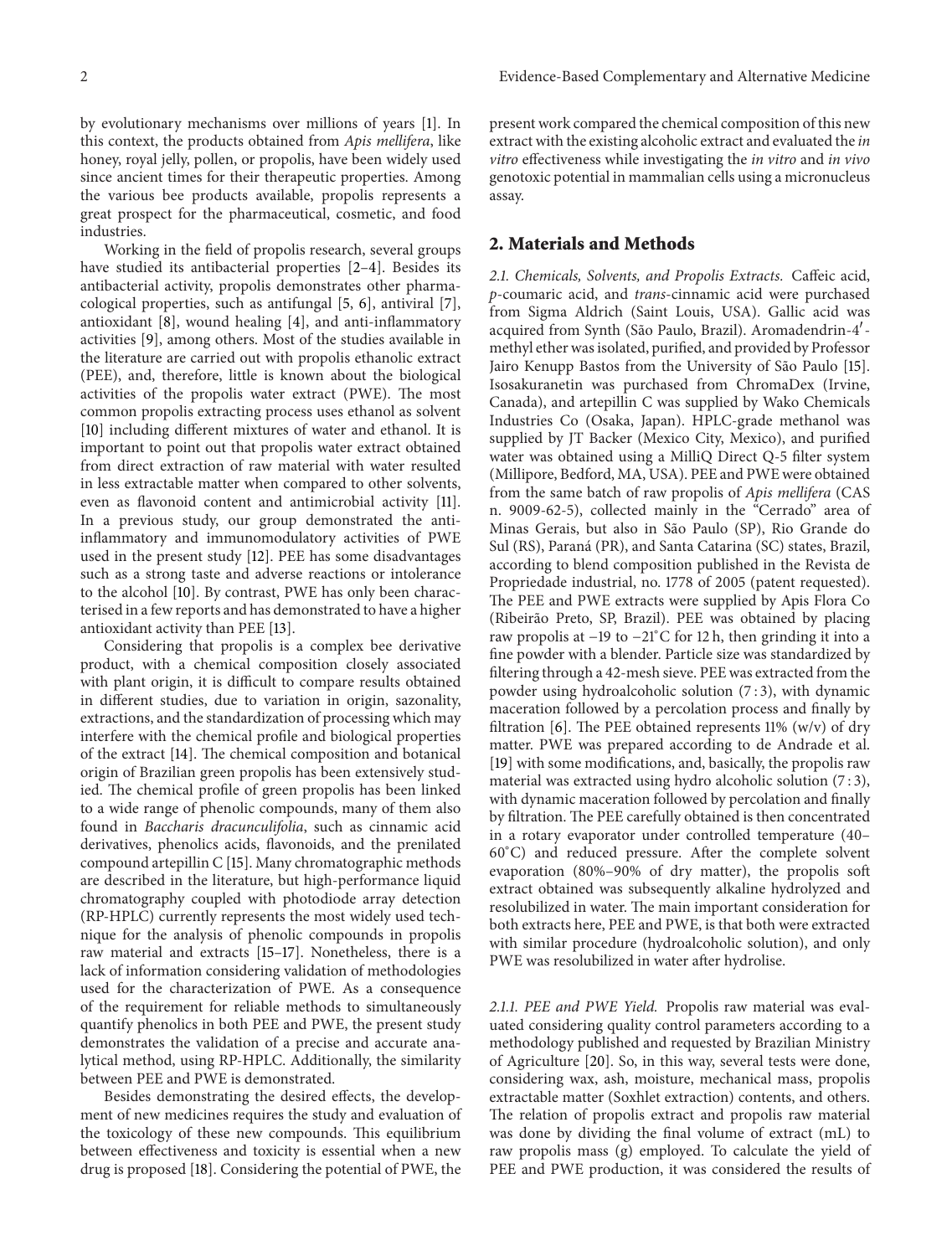| Chemical marker             | Concentration range in $\mu$ g/mL |       |       |       |       |        |        |        |
|-----------------------------|-----------------------------------|-------|-------|-------|-------|--------|--------|--------|
| Caffeic acid                | 1.06                              | 2.12  | 4.24  | 6.36  | 8.48  | 10.60  | 12.72  | 16.96  |
| $p$ -coumaric acid          | 5.04                              | 10.08 | 20.16 | 30.24 | 40.32 | 50.40  | 60.48  | 80.64  |
| <i>trans</i> -cinnamic acid | 0.40                              | 0.80  | 1.60  | 2.40  | 3.20  | 4.00   | 4.80   | 6.40   |
| Aromadendrin                | 2.00                              | 4.00  | 8.00  | 12.00 | 16.00 | 20.00  | 24.00  | 32.00  |
| Artepillin C                | 10.06                             | 20.12 | 40.24 | 60.36 | 80.48 | 100.60 | 120.72 | 160.96 |

<span id="page-2-0"></span>Table 1: Concentration range for the calibration curves of the five phenolic compounds used in this study.

propolis extractable matter obtained by Soxhlet extraction. Considering the results of propolis in raw material and assuming this value like all extractable material present in the raw propolis, it is possible to compare the efficiency of the extraction process and the yield in the extraction methodologies proposed.

*2.2. Chromatographic Apparatus and Analytical Conditions.* Instrumentation consisted of a Shimadzu Liquid Chromatograph, LC-20AT quaternary delivery system, equipped with an SIL-20A autosampler, a CTO-10AC column oven, and a DAD-SPD-M20A photodiode array detector (Kyoto, Japan). Analytical conditions were optimized based on previous studies by de Sousa et al. [\[15](#page-9-14)] and used a reverse-phase Shim Pack CLC-ODS ( $C_{18}$ ) analytical column (250 mm  $\times$  4.6 i.d, and a particle size of  $5 \mu m$ ) from Shimadzu (Tokyo, Japan), protected by a precolumn from the same stationary phase and supplier. The optimized mobile phase consisted of a linear gradient of purified water acidified with 0.1% of formic acid, pH 2.7 (A), and methanol (B), ranging from 20% to 80% of B, within 70 minutes. The flow rate and detection wavelength were 0.8 mL/min and 275 nm, respectively. For all analyses, 10  $\mu$ L of the sample and gallic acid (100  $\mu$ g/mL) internal standard were used. Peaks were assigned by comparison with authenticated standards as well as being based upon the retention time and UV spectra, of both the standards and samples, under the same analytical conditions.

*2.3. Standard Solutions, Calibration Curve, and Sample Preparation.* A standard solution containing all chemical markers was prepared and sequentially diluted to achieve the final concentrations required for the calibration curve as displayed in [Table 1.](#page-2-0) A fixed volume of a gallic acid solution (2 mg/mL) was added as an internal standard to each calibration point, in order to achieve a final concentration of  $20 \mu g/mL$ . All solutions were injected in triplicate, and the obtained curves were used for sample quantification and to validate the reproducibility of the method.

A total of 200 mg PEE or PWE was added to 10 mL volumetric flasks containing 5 mL of methanol and  $100 \mu L$ of the internal standard (a methanolic solution of gallic acid 2 mg/mL). The samples were sonicated for 15 minutes in an ultrasound bath, and the 10 mL volume was completed with purified water acidified with formic acid to pH 2.7. After homogenization, samples were filtered through a 0.45-  $\mu$ m cellulose filter, and 10  $\mu$ L were injected into the HPLC equipment.

*2.4. Method Validation.* The described method was validated according to the International Conference on Harmonization guidelines [\[21](#page-10-3)] and conformed to the Brazilian rules for analytical method validation [\[22](#page-10-4)]. The parameters evaluated included selectivity, linearity, precision (repeatability and intermediate precision), detection, and quantitation limits.

*Selectivity*. was determined by analyzing the separation and resolution of the main peaks of the propolis samples (PEE or PWE) and standard solutions of all the chemical markers used in this study. The ability of the method to distinguish the analyte among possible interferences was also assessed.

*Linearity.* was determined by examining the correlation coefficient  $(r^2)$  of the linear regression line for the response versus concentration of the calibration curves prepared as described in [Table 1.](#page-2-0)

*Detection and Quantitation Limits.* were calculated by determining the signal-to-noise ratio of a low concentration solution containing all the standards used in this study and establishing the minimum concentration at which the analytes can be reliably detected or quantified. In order to estimate the detection limit (LODs) and quantitation limit (LOQs), a signal-to-noise ratio between 3 : 1 for LODs and 10 : 1 for LOQs was used.

*Precision.* was estimated by evaluating the intraday precision (repeatability) and interday repeatability (intermediate precision) of analyses carried out on two different and consecutive days. For both tests of precision, a set of six replicates at 100% of the test concentration was prepared and analysed for PEE and PWE. Results were expressed in terms of the standard deviation and relative standard deviation (coefficient of variation).

*2.5. Determination of Total Phenol Content.* The total phenol content of the propolis extracts were estimated using a colorimetric assay based on the procedure described by Waterman and Mole [\[23](#page-10-5)] with some modifications. Samples of each extract (0.5 mL) were diluted in volumetric flask of 50 mL with purified water. Aliquots of 1.0 mL were transferred to 10.0 mL of purified water in volumetric flask of 50 mL. These samples were reacted with Folin-Denis reagent and 35% sodium carbonate for 30 minutes at room temperature and protected from the light. Subsequently, absorbance was measured at 760 nm ( $n=3$ ) using a UV-visible (UVmini-1240 spectrophotometer-Shimadzu, Tokyo, Japan). Total phenol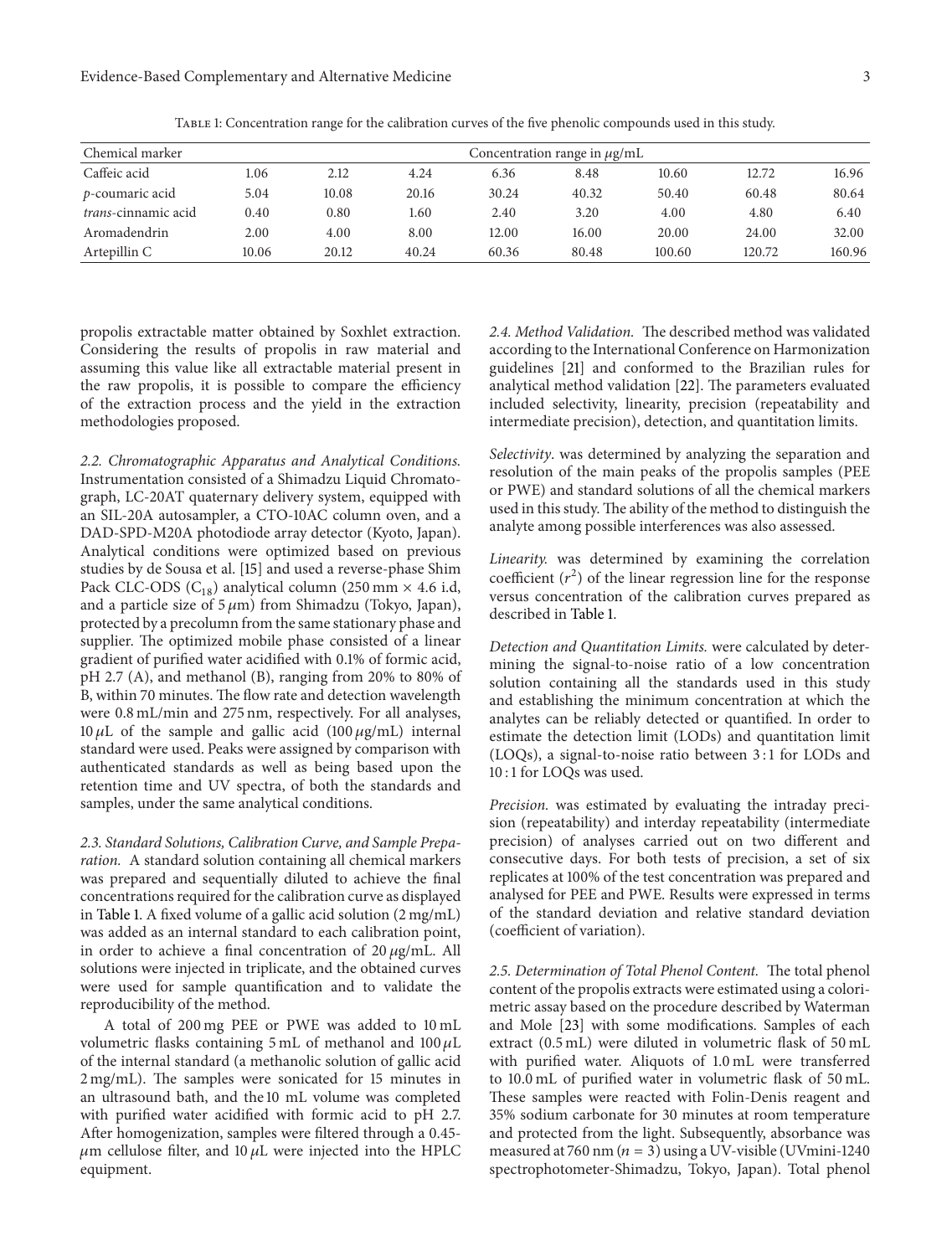content was calculated via comparison to gallic acid standards, and the results were expressed as milligrams of gallic acid per mL of extract.

*2.6. Determination of Total Flavonoid Content.* An aluminium chloride colorimetric assay was used to determine total flavonoid content, as described by Funari and Ferro [\[24\]](#page-10-6). Samples of each extract (1.0 mL) were diluted in methanol in volumetric flasks of 10.0 mL. Aliquots of 0.4 mL were transferred to 25.0 mL of volumetric flasks with methanol and were reacted with aluminium chloride for 30 minutes at room temperature and protected from the light. The absorbance of the reaction mixture was measured at 425 nm. Total flavonoid content was calculated via comparison with quercetin standards, and the results were expressed in milligrams of quercetin per mL of extract.

#### *2.7. Antioxidant Assays*

*2.7.1. DPPH Radical Scavenging Assay.* The stable DPPH radical was utilized to determine ability of the extracts to scavenge free radicals [\[25](#page-10-7)]. Solutions of different concentrations of propolis extracts were prepared. Aliquots for each propolis extract were dissolved in methanol and mixed with 1 mL acetate buffer (0.1 M, pH 5.5), 1 mL ethanol, and 1 mL DPPH solution (250  $\mu$ M). The mixture was mixed vigorously in the dark for 30 minutes. The reduction of the DPPHradical was determined by measuring the decrease of absorption at 517 nm (UV-visible spectrophotometer). The DPPH scavenging effect was calculated as a percentage of DPPH discoloration using the equation: percentage of scavenging effect =  $[(\text{ABS}_{\text{DPPH}} - \text{A}_{\text{Ext}})/\text{ABS}_{\text{DPPH}}] \times 100$ . The extract concentration providing 50% inhibition  $(IC_{50})$  was calculated from the graph plotting the scavenging effect (percentage) against extract concentration.

*2.7.2. Ferric Reducing Power Assay.* The reducing power of PEE and PWE was measured following the method described by Oyaizu [\[26\]](#page-10-8).The different concentrations of the extracts, in a 2.5 mL volume were mixed with 2.5 mL sodium phosphate buffer (0.2 M, pH 6.6) and 2.5 mL of 10 mg/mL potassium ferricyanide. The mixture was incubated at 50°C for 30 minutes. After that, 2.5 mL of 100 mg/mL trichloroacetic acid was added, and the mixture was centrifuged for 10 minutes. Subsequently, 2.5 mL of the upper layer was mixed with 2.5 mL of deionized water and 0.5 mL of 1.0 mg/mL of ferric chloride and the absorbance measured at 700 nm (higher absorbance indicate higher reducing power) in a UV-visible spectrophotometer (UVmini-1240 Shimadzu). Extracts providing  $IC_{50}$  were calculated from the graph plotting absorbance against extract concentration.

*2.8. Antibacterial Assay.* To evaluate the antibacterial activity of PEE and PWE, the broth macrodilution method recommended by the Clinical and Laboratory Standards Institute [\[27](#page-10-9)] was used, with some modifications. In this study, the following microorganisms were used: *Staphylococcus aureus* ATCC 25923, *Staphylococcus aureus* ATCC 43300, *Staphylococcus epidermidis* ATCC 14990, *Streptococcus pneumoniae* ATCC 49619, *Escherichia coli* ATCC 25922, and *Haemophilus influenzae* ATCC 9006.

Samples were serially diluted in test tubes  $(13 \times 100 \text{ mm})$ with 1 mL of culture medium. After dilutions were made, 1 mL of microbial suspension  $(10^6$  CFU/mL) was added to each tube. The final inoculum concentration in each test tube was of approximately  $5 \times 10^5$  CFU/mL. The final dilutions of the samples ranged from 1:2 to 1:512.

Due to the turbidity of the test broth when PEE or PWE were diluted in the culture medium, it was not possible to determine the minimum inhibitory concentration (MIC). Therefore, the antibacterial activity of the samples was assessed by means of the minimum bactericidal concentration (MBC) which was determined by subculturing  $20 \mu$ L aliquots from each sample in the broth dilution series onto agar plates. Mueller Hinton agar (Difco, Detroid, MI, USA) was used for the test with *S. aureus*, *S. epidermidis,* and *E. coli*. The plates were incubated at 35<sup>∘</sup> C aerobically for 24 h. Mueller Hinton agar with 5% sheep's blood (Plast Labor, Rio de Janeiro, RJ, Brazil) and *Haemophilus* Test Medium agar (Plast Labor, Rio de Janeiro, RJ, Brazil) were used for the test with *S. pneumoniae* and *H. influenzae*, respectively. The plates were incubated at  $35^{\circ}$ C in 5% CO<sub>2</sub> for 24 h. After the incubation period, the MBC was determined. MBC was defined as the lowest concentration of the extract required to kill all the individuals of the microorganism being tested. The MBC values were expressed in  $\mu$ g/mL for total flavonoid content present in the samples in the dilution that propolis was able to kill the microorganisms. Each effective dilution was considered by each flavonoid value of triplicate. The medium followed by standard deviation was calculated for the results expression and statistical analysis (medium  $\pm$  SD).

*2.9. In Vitro Safety Test System.* The V79 cells were grown in monolayer plastic culture flasks  $(25 \text{ cm}^2)$  in  $10 \text{ mL}$ HAM-F10 and DMEM (both from Sigma-Aldrich) (1:1) culture medium supplemented with 10% fetal bovine serum (Nutricell), antibiotics (0.01 mg/mL streptomycin, and 0.005 mg/mL penicillin, Sigma-Aldrich), and 2.38 mg/mL Hepes (Sigma-Aldrich) at 37°C in refrigerated chamber type BOD (biochemical oxygen demand). Cells from the 4th passage were used for all experiments and were performed in triplicate.

To determine the PWE concentration to be used in the *in vitro* assay, the Colorimetric Toxicology Kit (XTT, Roche Diagnostics) was used.  $10<sup>4</sup>$  cells were added to the 96 wells of a microtitre plate. Each well received  $100 \mu L$  of medium HAM-F10/DMEM  $(1:1)$  containing PWE ranging from 3.12 to 400  $\mu$ g/mL in concentration. Negative controls (no treatment) and positive (25% dimethyl sulfoxide, DMSO, Sigma-Aldrich) were included. After incubation for 24 h at 37∘ C, the culture medium was removed and cells were washed with  $100 \mu L$  phosphate buffered saline (PBS). Subsequently, 100  $\mu$ L of HAM-F10 medium without phenol red and 25  $\mu$ L of XTT were added to each well. The microtitre plates were incubated at 37<sup>∘</sup> C for 17 h in the dark. Sample absorbance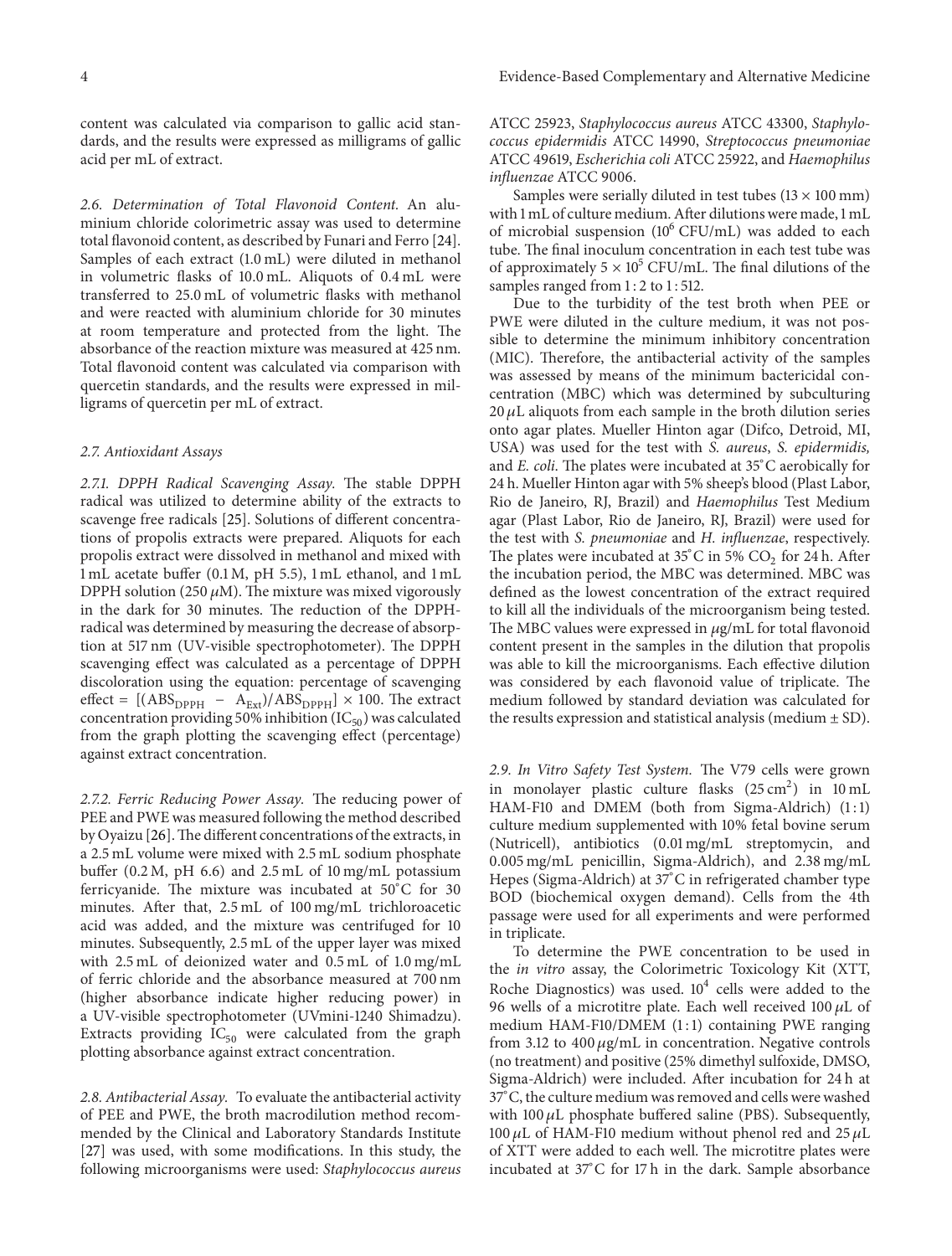was determined using a multiplate reader (ELISA-Tecan-SW Magellan 5.03 versus STD 2PC) set at a wavelength of 492– 690 nm. Cell viability was expressed as a percentage of viable cells, and the negative control was considered to represent 100%.

The three highest PWE concentrations which did not demonstrate cytotoxicity in the XTT assay (6.25, 12.5, and  $25.0 \,\mu g/mL$ ) were chosen for the micronucleus test. Negative (no PWE) and positive control (methyl methanosulfonate, MMS,  $44 \mu g/mL$ ) groups [\[28](#page-10-10)] were also included. Approximately 500,000 cells were first inoculated into culture flasks and incubated at 37<sup>∘</sup> C for 1 h in B.O.D. The cell cultures were then submitted to the different PWE or control treatments and incubated for 24 h at 37<sup>∘</sup> C in B.O.D. After treatment, the cell cultures were washed with PBS and added to culture flasks containing 5 mL complete culture medium (10% fetal bovine serum) and cytochalasin B (CTB,  $3 \mu$ g/mL, Sigma-Aldrich). After 17 h incubation, the cells were trypsinized with 0.5 mL of ATV, centrifuged, the supernatant discarded, prior to adding a 1% sodium citrate solution. The cells were then centrifuged, the supernatant discarded and the pellet was then fixed with a solution of methanol and acetic acid  $(3:1)$  for 24 h. Two to three drops of fixed cell suspension were dropped onto microscope slides. After drying at room temperature, the slides were stained for 5 minutes in 3% Giemsa solution diluted in phosphate buffer pH 6.8. The cells were analysed via light microscopy (Microscopy description required) using a 100x immersion objective. For each culture, 1000 binucleated cells (equaling 3000 cells per treatment) were analysed and the number of cells which contained 0, 1, 2, 3, or more micronuclei counted [\[29\]](#page-10-11). The cytotoxicity of the treatment in the micronucleus test was accompanied by the calculation of the rate of nuclear division (NDI). A total of 500 cells with well-preserved cytoplasm were evaluated per culture (equaling 1500 cells per treatment), and the number of cells containing scores of 1–4 nuclei was counted. The NDI was calculated according to [\[30\]](#page-10-12) using the following formula, where *M*1–*M*4 is the number of cells with 1, 2, 3, and 4 nuclei, respectively; and *N* is the total number of cells counted

$$
NDI = \frac{[M1 + 2(M2) + 3(M3) + 4(M4)]}{N}.
$$
 (1)

*2.10. In Vivo Safety Test System.* Male Swiss mice weighing approximately 30 g, provided by the animal house of the Faculty of Pharmaceutical Sciences, University of São Paulo, Ribeirão Preto, São Paulo State, Brazil, were used for the experiments. The animals were kept in plastic boxes inside a controlled environment set at 22±2<sup>∘</sup> C with 50±10% humidity and on a 12 h light-dark cycle, with standard rat chow and water being available *ad libitum*.

The animals were divided into five treatment groups each containing six males, including a positive control group (cyclophosphamide, CPA, Sigma-Aldrich, 50 mg/kg body weight (b.w.)) [\[31\]](#page-10-13), a negative control group (water), and three groups treated with PWE dissolved in distilled water at doses of 7.0, 14.0, and 21.0 mg/kg b.w. The doses of extract used in this study were selected taking the anti-inflammatory effects of PWE, as proposed by Machado et al. [\[12\]](#page-9-11), into consideration and were administered to the animals by *gavage* for seven days (0.5 mL/animal/day). The positive control group received distilled water by *gavage*, and on the seventh day of treatment CPA was administered intraperitoneally (0.3 mL/animal). Body weight and water consumption were measured throughout the experimental period. The animals were euthanized 24 h after the last treatment. Micronucleated polychromatic erythrocytes (MNPCEs) were obtained according to the technique described by Mac Gregor [\[32](#page-10-14)]. The frequency of MNPCEs was obtained for each sample by analysing 2000 polychromatic erythrocytes (PCEs) per animal via light microscopy. The cytotoxicity of the treatments was assessed by calculating the NDI (PCE/(PCE + NCE) (normochromatic erythrocyte). A total of 400 erythrocytes per animal were analysed.

*2.11. Statistical Analysis.* The analysis of variance (ANOVA– *two way*) and Bonferroni multiple comparison were performed with a level of significance of 5%, including the analysis of the results for MBC of PWE and PEE for each microorganism. Comparison of PEE and PWE according to MBC values (considering all microorganisms), the analysis of phenolics and flavonoids contents were done using unpaired Student *t*-Test, with 95% of significance. The results of *in vitro* and *in vivo* safety were evaluated using Tukey test with a significance level of 5%. Statistical analysis was performed using Prism 4 (Graph Pad).

#### **3. Results**

*3.1. Validation of HPLC Methodology.* The RP-HPLC methodology proposed showed a good separation of the standards researched in the propolis samples (Figures [1\(a\)–](#page-6-0) [1\(c\)\)](#page-6-1). The HPLC fingerprints reveal caffeic acid with 15 min of retention time, *p*-coumaric acid (21-22 min), *trans*-cinnamic acid (36 min), the flavonoid aromadendrin-4'-methyl ether (38-39 min), and finally, artepillin C with 62 min [\(Figure 1\(a\)\)](#page-6-0). It is possible to compare Figures [1\(b\)](#page-6-2) and [1\(c\),](#page-6-1) where it can be seen the fingerprint similarities between PWE and PEE, respectively. The values for linearity, detection and quantitation limits are displayed in [Table 2.](#page-5-0)

The results for inter- and intra-day precision displayed in [Table 3](#page-5-1) show that the procedure demonstrated good repeatability for multiple samples, including both in PEE and PWE. The relative standard deviations for all chemical markers, for each sample, were lower than 5%, as except for caffeic acid in an aqueous extract (8.25 and 6.44 mg/mL).

*3.2. Chemical Profile and Standards Quantification.* Propolis raw material used in the present study demonstrated 49.86 ± 2.87%w/w of propolis extractable matter by Soxhlet extraction. PEE and PWE presented 11.0% w/v of propolis dry matter, with propolis: extract relation of 1:4. The yield for both was 89.7%, since both were originated from the same extraction process. Considering that PWE possess more steps than PEE, and PWE was obtained from PEE, 100% of yield was obtained in this phase because all PEE was transformed in PWE without loses. Total phenols found for PEE and PWE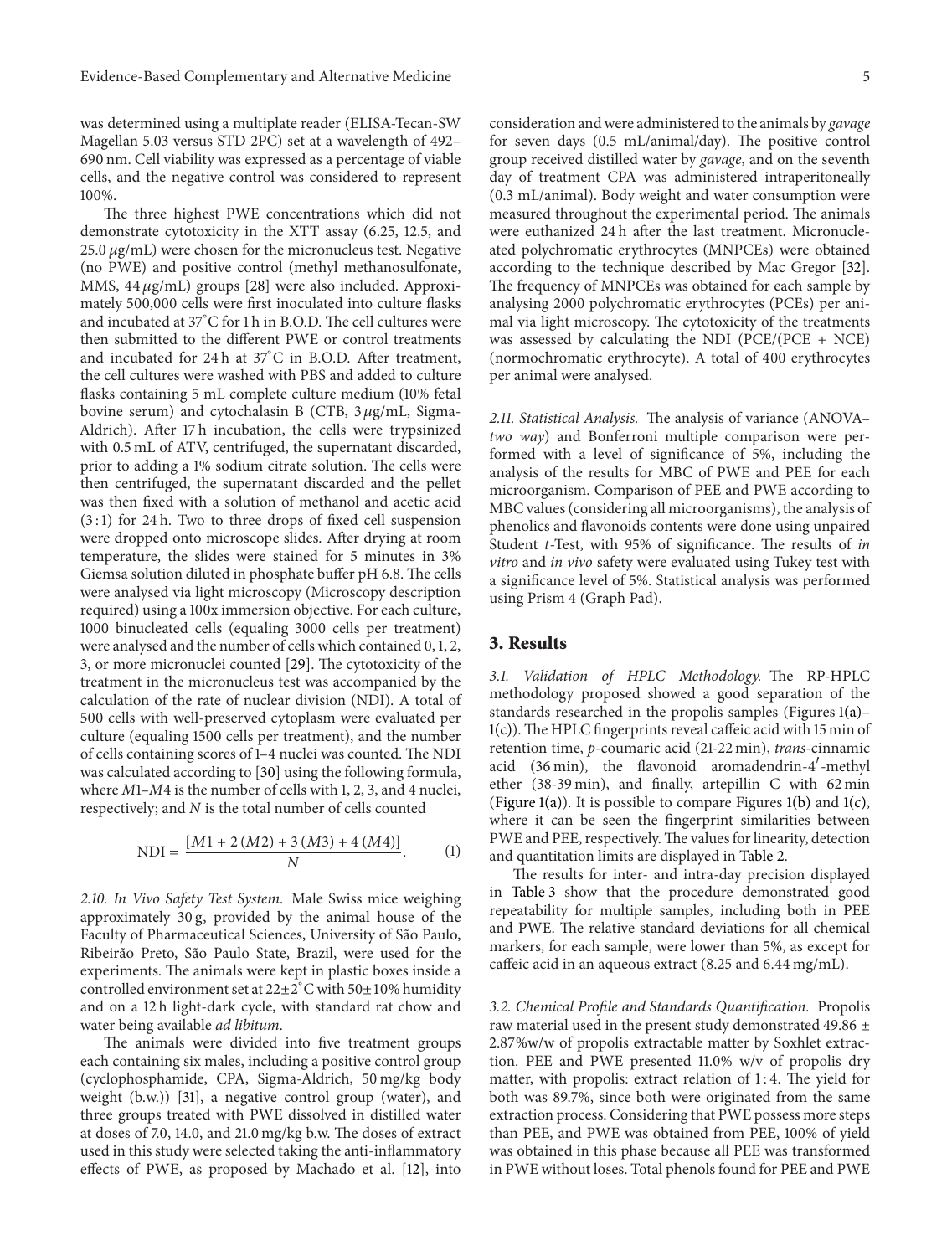| Chemical marker            | Regression curve       |        | LOD<br>$\mu$ g/mL | LOO<br>$\mu$ g/mL |
|----------------------------|------------------------|--------|-------------------|-------------------|
| Caffeic acid               | $y = 0.0417x - 0.0136$ | 0.9991 | 0.39              | 1.51              |
| p-coumaric acid            | $y = 0.0752x - 0.0891$ | 0.9993 | 0.21              | 0.81              |
| <i>trans-cinnamic acid</i> | $y = 0.1547x - 0.0148$ | 0.9993 | 0.10              | 0.40              |
| Aromadendrin               | $v = 0.0322x - 0.0154$ | 0.9992 | 0.52              | 2.00              |
| Artepillin C               | $y = 0.0221x - 0.0562$ | 0.9992 | 0.50              | 1.93              |

<span id="page-5-0"></span>Table 2: Results of linearity, quantitation, and detection limits determined for the five phenolic compounds used in this study.

<span id="page-5-1"></span>Table 3: Precision results for propolis water extract (PWE) and propolis ethanolic extract (PEE).

|            |                            | Intraday repeatability ( $n = 6$ ) |            |            | Interday repeatability ( $n = 6$ ) |            |            |          |
|------------|----------------------------|------------------------------------|------------|------------|------------------------------------|------------|------------|----------|
| Sample     | Chemical marker            | Average quantity<br>(mg/mL)        | <b>RSD</b> | <b>VAR</b> | Average quantity<br>(mg/mL)        | <b>RSD</b> | <b>VAR</b> | $F$ test |
|            | Caffeic acid               | 0.342                              | 8.25       | 0.00080    | 0.362                              | 6.44       | 0.00054    | 0.68     |
|            | p-coumaric acid            | 1.078                              | 0.44       | 0.00002    | 1.075                              | 1.00       | 0.00012    | 5.08     |
| <b>PWE</b> | <i>trans-cinnamic acid</i> | 0.078                              | 2.18       | 0.00000    | 0.077                              | 0.61       | 0.00000    | 0.50     |
|            | Aromadendrin               | 0.097                              | 3.38       | 0.00001    | 0.097                              | 2.48       | 0.00001    | 1.88     |
|            | Artepillin C               | 4.393                              | 1.98       | 0.00758    | 5.450                              | 1.43       | 0.00603    | 1.26     |
|            | Caffeic acid               | 0.267                              | 1.48       | 0.00002    | 0.276                              | 0.36       | 0.00000    | 0.06     |
| PEE        | p-coumaric acid            | 1.418                              | 0.72       | 0.00010    | 1.433                              | 0.46       | 0.00004    | 0.42     |
|            | <i>trans-cinnamic acid</i> | 0.160                              | 2.84       | 0.00002    | 0.152                              | 0.91       | 0.00000    | 0.16     |
|            | Aromadendrin               | 0.772                              | 0.97       | 0.00006    | 0.810                              | 1.38       | 0.00013    | 0.45     |
|            | Artepillin C               | 5.480                              | 3.01       | 0.02727    | 5.135                              | 1.77       | 0.00828    | 3.29     |

RSD: relative standard deviation.

VAR: variance.

<span id="page-5-2"></span>Table 4: The concentration of propolis water (PWE) or ethanolic (PEE) extracts, from Brazilian green propolis, required for a 50% reduction of DPPH or  $Fe<sup>3+</sup>$ , representing free radical scavenging and ferric reducing activity, respectively.

| Extract    | DPPH <sup>*</sup> scavening |        | $\text{Fe}^{3+}$ - $\text{Fe}^{2+}$ Reducing |        |  |
|------------|-----------------------------|--------|----------------------------------------------|--------|--|
|            | $IC_{50}$                   |        | $IC_{50}$                                    | $r^2$  |  |
| <b>PEE</b> | $56.71 + 2.31$              | 0.9964 | $282 + 9.4$                                  | 0.9971 |  |
| <b>PWE</b> | $33.36 + 2.22$              | 0.9988 | $270 + 3.27$                                 | 0.9925 |  |
| $- - -$    |                             |        |                                              |        |  |

Values are mean ± SD obtained from analyses in triplicate.

The values were expressed as  $\mu$ g/mL. Lower IC<sub>50</sub> values indicate higher antioxidant activity.

was, respectively,  $23.0 \pm 0.25$  mg/mL and  $38.3 \pm 0.25$  mg/mL, demonstrating a higher phenolic content in PWE ( $P < 0.05$ ). Flavonoid content for PEE was  $5.56 \pm 0.197$  mg/mL and  $4.37 \pm$ 0.091 mg/mL for PWE, fact that supports higher quantities in PEE ( $P < 0.05$ ) [\(Figure 2\)](#page-6-3).

3.3. Antioxidant Assays. IC<sub>50</sub> values were very low indicating the high antioxidant activity of the extracts, since our results demonstrated that the  $IC_{50}$  value to known food antioxidant BHT (butylated hydroxytoluene) was 4.43 ± 0.03  $\mu$ g/mL. [Table 4](#page-5-2) shows the IC<sub>50</sub> values for PEE and PWE, demonstrating that both extracts had significant DPPH radical scavenging activity. However, PWE exhibited a higher antioxidant activity than PEE ( $P < 0.001$ ).

The ferric reducing antioxidant ability of an extract or compound may serve as a significant indicator of its potential antioxidant activity. The reducing power was measured by the direct reduction of  $Fe^{+3}(CN^-)_6$  to  $Fe^{+2}(CN^-)_6$  and was determined by measuring absorbance resulting from the formation of the Perls Prussian Blue complex following the addition of the excess ferric ions  $(Fe^{+3})$ . The extract or compound that provided a 50% reduction in absorbance  $(IC_{50})$  was calculated from the graph plotting absorbance against the concentration of the extract or compound in the solution. The resulting  $IC_{50}$  for PEE and PWE are presented in [Table 5.](#page-7-0) PWE demonstrated higher antioxidant activity than PEE ( $P < 0.001$ ), corroborating the result found using the DPPH method.

*3.4. Antibacterial Assay.* Gram-positive (*S. aureus* ATCC 25923, *S. aureus* ATCC 43300, *S. epidermidis,* and *S. pneumoniae*) and Gram-negative bacteria (*E. coli* and *H. influenzae*) were used in this study. PEE and PWE presented antibacterial activity against the majority of the microorganisms tested [\(Table 5\)](#page-7-0). However, PWE was more efficacious than PEE ( $P <$ 0.001) for the most of microorganisms. *H. influenzae* was the most susceptible microorganism to the extracts ( $P < 0.01$ ), while *E. coli* was the most resistant  $(P < 0.01)$ .

*3.5. In Vitro and In Vivo Safety Evaluation of PWE.* The percentage of viable V79 cells after treatment with the PWE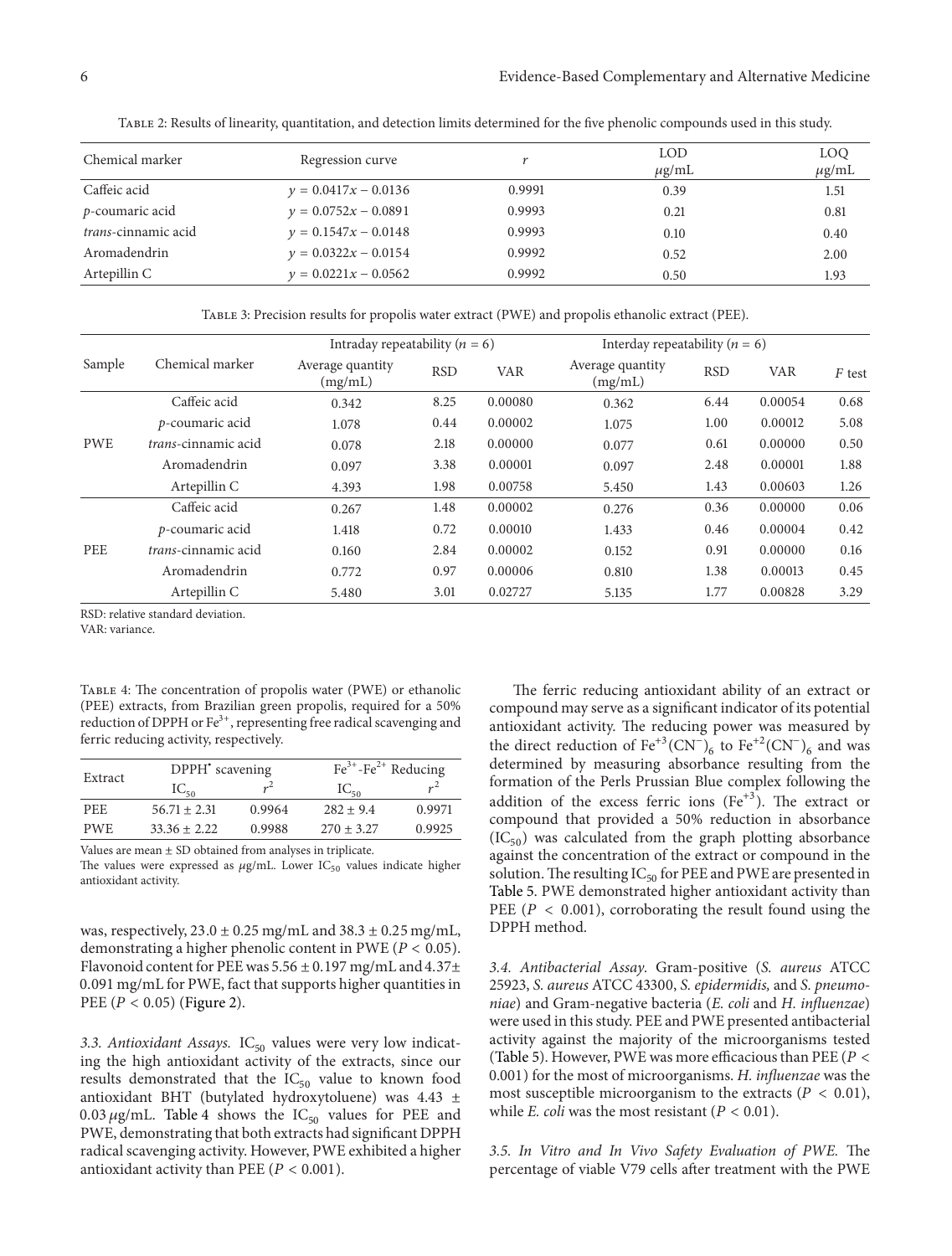<span id="page-6-0"></span>

<span id="page-6-2"></span><span id="page-6-1"></span>Figure 1: Chromatographic profiles of the five phenolic compounds (a) including the internal standard gallic acid: (1) internal standard; (2) caffeic acid; (3) *p-*coumaric acid; (4) cinnamic acid; (5) aromadendrin, and (6) artepillin C; (b) propolis water extract, and finally, (c) propolis ethanolic extract.

is shown in [Figure 3.](#page-7-1)The cultures treated with concentrations greater than  $25.0 \mu g/mL$  of extract showed a cytotoxic effect.

[Table 6](#page-7-2) shows the frequency of micronuclei in cell cultures and Swiss mice bone marrow samples after the treatment with different concentrations of PWE, and the respective controls. The cultures and animals treated with the propolis extracts showed no difference in micronuclei frequency when compared to the negative control ( $P > 0.05$ ), and therefore present no genotoxicity under these conditions. The NDI values observed in groups treated with the propolis extracts did not show significant differences when compared



<span id="page-6-3"></span>Figure 2: Phenolic and flavonoids contents of PEE and PWE presentation. (a) Total phenolic compounds like gallic acid equivalents (mg/mL) ( $n = 3$ ). (b) Total flavonoids compounds expressed like quercetin equivalents (mg/mL) ( $n=3$ ).<sup>∗</sup>  $P < 0.05$  (unpaired Student *t*-test,  $\alpha = 0.05$ ).

to negative control group, indicating the absence of cytotoxic treatments under the conditions used [\(Table 6\)](#page-7-2).

The data obtained for initial and final body weight, weight gained, and water consumption, from the different animals groups, are shown in [Table 7.](#page-8-0) No statistically significant difference was observed for these variables, revealing that the PWE, at the used doses, did not show any signs of toxicity to animals.

# **4. Discussion**

Taking into account that some disadvantages are present with alcohol in cosmetic, food, and pharmaceutical preparations, this work aimed to develop a propolis water extract with chemical composition similar to the alcoholic ones, however without alcohol inconvenient. In this work, this objective was reached as it can be observed in the chemical fingerprinting and physical chemical parameters presented. The process used to obtain PEE and PWE produced 89.7% of yield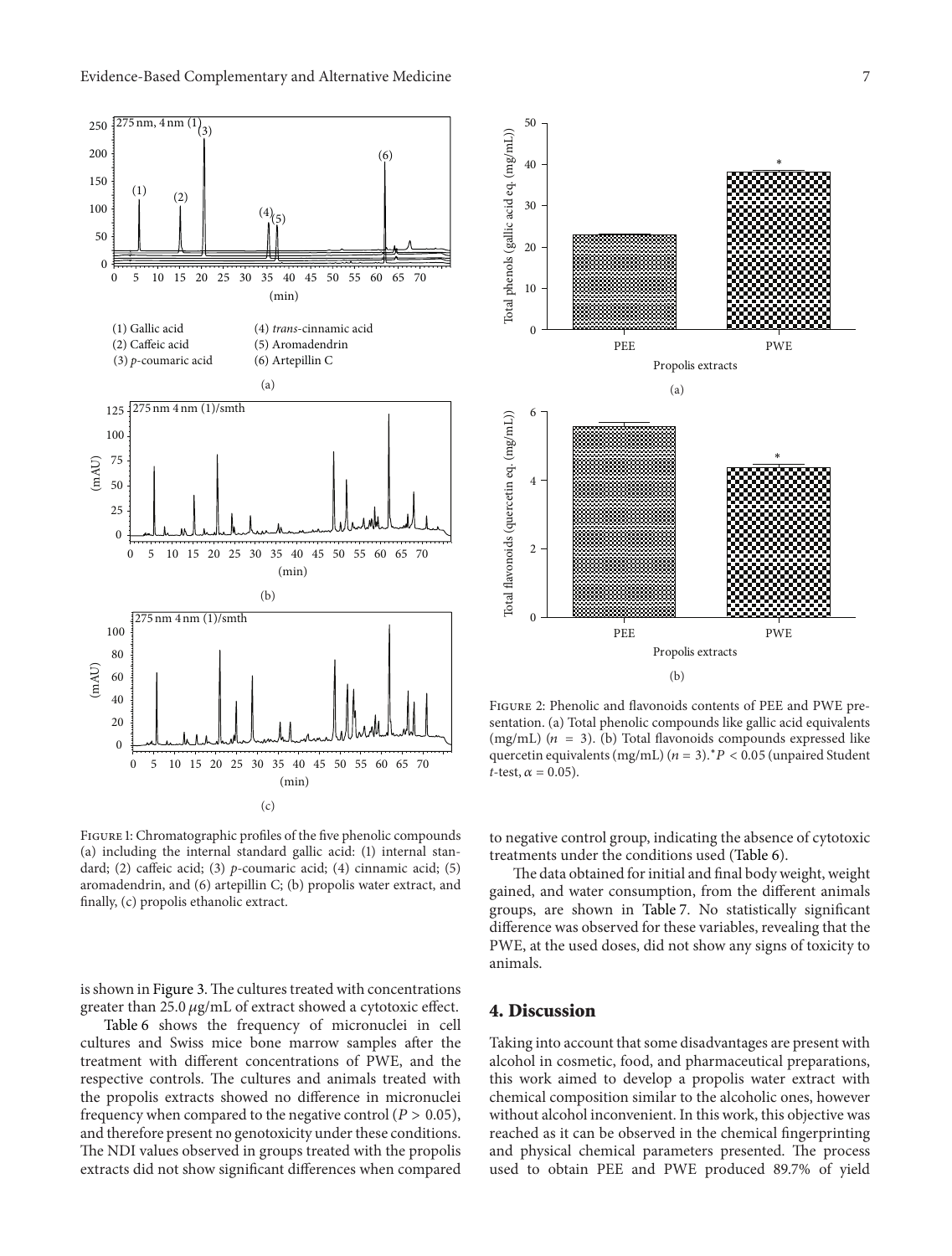<span id="page-7-0"></span>Table 5: Minimum bactericidal concentration (MBC) of propolis water extract (PWE) and propolis ethanolic extract (PEE) from Brazilian green propolis.

|                                                 | $MBCa$ ( $\mu$ g/mL) |                                 |  |  |
|-------------------------------------------------|----------------------|---------------------------------|--|--|
| Microorganisms                                  | <b>PEE</b>           | <b>PWE</b>                      |  |  |
| Staphylococcus aureus<br>ATCC 25923             | $346.25 \pm 0.012^*$ | $136.67 \pm 0.003$              |  |  |
| Staphylococcus aureus<br><b>ATCC 43300</b>      | $173.13 \pm 0.006^*$ | $68.33 \pm 0.002$               |  |  |
| Staphylococcus epidermidis<br><b>ATCC 14990</b> | $346.25 + 0.012^*$   | $136.67 + 0.003$                |  |  |
| Streptococcus pneumoniae<br>ATCC 49619          | $43.28 \pm 0.002$    | $136.67 \pm 0.003$ <sup>*</sup> |  |  |
| Escherichia coli<br><b>ATCC 25922</b>           | $692.5 + 0.024$      | $1093.3 + 0.023$ <sup>*</sup>   |  |  |
| Haemophilus influenzae<br><b>ATCC 9006</b>      | $43.28 \pm 0.002^*$  | $17.03 + 0.000$                 |  |  |

aMBC values (µg/mL) expressed like total flavonoid content. \*Significant difference between PEE and PWE ( $P < 0.001$ ).

Values are presented as the mean  $\pm$  SD ( $n=3$ ).

<span id="page-7-2"></span>Table 6: Frequency of nuclear division (NDI), micronucleated binucleated cells (MNCBNs), and micronucleated polychromatic erythrocytes (MNPCEs) after treatment with different concentrations of propolis water extract and their respective controls.

| In vitro test system    |                  |                     |  |  |  |  |
|-------------------------|------------------|---------------------|--|--|--|--|
| Treatments $(\mu g/mL)$ | NDI <sup>a</sup> | $MNCBNs^b$          |  |  |  |  |
| Negative control        | $1.75 \pm 0.05$  | $6.33 \pm 0.57$     |  |  |  |  |
| 6.25                    | $1.80 \pm 0.03$  | $4.33 \pm 1.52$     |  |  |  |  |
| 12.5                    | $1.76 \pm 0.06$  | $4.34 \pm 0.57$     |  |  |  |  |
| 25.0                    | $1.80 \pm 0.02$  | $7.66 \pm 0.57$     |  |  |  |  |
| <b>MMS</b>              | $1.75 + 0.06$    | $57.60 \pm 11.9^*$  |  |  |  |  |
| In vivo test system     |                  |                     |  |  |  |  |
| Treatments (mg/kg b.w.) | NDI <sup>c</sup> | MNPCEs <sup>d</sup> |  |  |  |  |
| Negative control        | $0.68 \pm 0.01$  | $3.0 \pm 0.0$       |  |  |  |  |
| 7                       | $0.65 \pm 0.04$  | $4.0 \pm 2.0$       |  |  |  |  |
| 14                      | $0.68 \pm 0.03$  | $4.6 \pm 2.0$       |  |  |  |  |
| 21                      | $0.60 \pm 0.04$  | $4.8 \pm 1.6$       |  |  |  |  |
| <b>CPA</b>              | $0.61 \pm 0.02$  | $50.6 \pm 7.0^*$    |  |  |  |  |
|                         |                  |                     |  |  |  |  |

MMS: methyl methanesulfonate  $(44 \,\mu\text{g/mL})$ ; CPA: cyclophosphamide (50 mg/kg b.w.). <sup>a</sup> 500 binucleated cells were analysed per culture, corresponding to a total of 1500 cells per treatment. <sup>b</sup>1000 binucleated cells were counted per culture, corresponding to a total of 3000 cells per treatment. <sup>c</sup>400 erythrocytes were analysed per animal, corresponding to a total of 2400 cells per treatment. <sup>d</sup>2000 erythrocytes were analysed per animal, corresponding to a total of 12,000 cells per treatment.

The values are presented as the mean  $\pm$  standard deviation.  $*$  Significantly different from the negative control group ( $P < 0.05$ ).

considering propolis extractable matter in raw material, and, because PWE was obtained from PEE, 100% of efficiency was obtained with these further steps. Soxhlet extraction was the more efficacious process when compared to maceration [\[33\]](#page-10-15). The comparison of propolis extractable matter from raw propolis obtained in the present case  $(49.86 \pm 2.87\% \text{ w/w})$  was lower than the findings of Cunha et al. [\[33\]](#page-10-15) with  $57.65 \pm 1.96\%$ 



<span id="page-7-1"></span>Figure 3: Percentages of viable V79 cells after exposure to different concentrations  $(\mu g/mL)$  of propolis water extract for 24 h, determined by the XTT colorimetric assay. (\*)  $P < 0.05$ .

w/w of dry matter of raw propolis obtained from Tuiuti, São Paulo State, Brazil. Therefore, maceration is a very common process used to obtain propolis extracts, and the results found corroborate that this is less efficacious than Sohxlet extraction. Other advantageous processes were proposed to produce propolis extracts like ultrasound and microwave extraction [\[34\]](#page-10-16), and in some cases, the nanofiltration step was used after the maceration extraction [\[10\]](#page-9-9). However, thinking about further industrial uses, maceration can be the most simple and affordable technique able to offer PEE and PWE extracts.

The validated method proposed was based upon a previously published methodology developed by de Sousa et al. [\[15\]](#page-9-14). For the HPLC method, several parameters were optimized for the presented study, that is, mobile phase, the gradient method, the internal standard, and the duration of the analysis. These optimizations considered the possible use by other analytical laboratories, keeping in mind economic and environmental costs and operator safety. The first considerable change from the previous method was the substitution of the buffer in the mobile phase to an acidified mobile phase without salt in order to simplify mobile phase preparation and to minimize problems in the equipment such as pump-seal wear or check-valve problems due to salt precipitation, as well as salt precipitation in tubes and columns during subsequently washes and changes in the mobile phase composition [\[35](#page-10-17)]. The substitution of acetonitrile by methanol had two main reasons. The first intended to minimize mobile phase eluotropic force to get a more slightly gradient, and the second intended to use a more health and environment friendly solvent, since acetonitrile is more toxic than methanol [\[36\]](#page-10-18). Although the time of analysis was increased in 10 minutes, the flow rate could be reduced, allowing the reduction of solvent consume. Finally, due to changes in the mobile phase gradient and composition, the internal standard had to be substituted. So, it was chosen, the gallic acid, because it is easily found in the market and because it has desirable hydrophilic properties, allowing an earlier elution before all the other desired compounds, in a retention time where there is no peaks coeluting. For sample preparation, the procedure is completely different since in this paper we describe the analysis of liquid extracts, and not propolis raw material. For that, it was carefully planned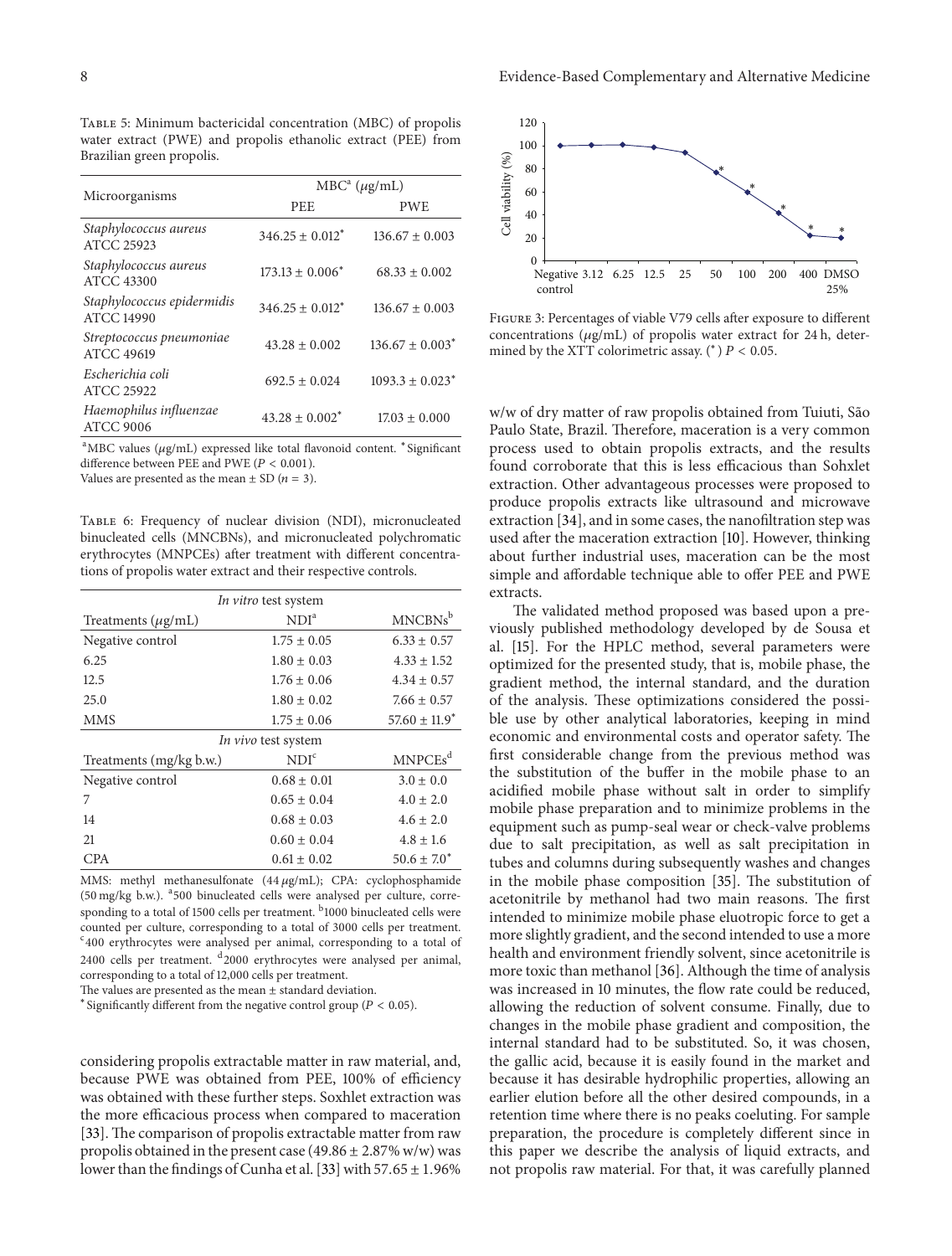| Treatments<br>(mg/kg b.w.) | Initial weight<br>(g) | Final weight<br>(g) | Weight gain<br>(g) | Water consumption<br>(mL/animal/day) |
|----------------------------|-----------------------|---------------------|--------------------|--------------------------------------|
| Negative control           | $21.25 \pm 3.18$      | $23.00 \pm 3.53$    | $1.75 \pm 0.35$    | $4.64 \pm 3.66$                      |
|                            | $30.08 \pm 0.49$      | $30.75 \pm 0.82$    | $0.67 \pm 0.52$    | $4.17 \pm 2.26$                      |
| 14                         | $23.58 \pm 1.88$      | $28.67 \pm 1.12$    | $5.08 \pm 2.15$    | $9.59 \pm 3.53$                      |
| 21                         | $28.25 \pm 1.72$      | $29.50 \pm 2.37$    | $1.25 \pm 1.08$    | $9.97 \pm 4.26$                      |
| <b>CPA</b>                 | $25.25 \pm 2.81$      | $27.33 \pm 2.25$    | $2.08 \pm 0.74$    | $3.81 \pm 2.72$                      |

<span id="page-8-0"></span>Table 7: Mean values for the initial and final weight, weight gained, and water consumption obtained from Swiss mice treated with propolis water extract for 7 days and respective controls. The values are presented as the mean ± standard deviation.

CPA: cyclophosphamide (50 mg/kg b.w.).

how the sample should be prepared in few and simple steps considering the amount and dilution, as well as its adequacy with the calibration curve range, including the choice of the new internal standard and allowing a reliable quantification. So, the optimized method was applicable for aqueous and hidroalcoholic extracts and it showed good sensitivity, since all chemical markers could be detected and quantified even in the complex propolis extracts.

The chemical composition of propolis water extracts is known to be very different from alcoholic extracts due to the differences in the extraction process [\[10](#page-9-9), [11](#page-9-10)]. Flavonoids are a large group of phenolic compounds that are more readily extracted with solvents like alcoholic solutions with 70<sup>∘</sup> GL until 96<sup>∘</sup> GL (%v) or methanol [\[10](#page-9-9), [11\]](#page-9-10). According to HPLC fingerprint, similar results were obtained by Mello et al. [\[10](#page-9-9)] and Park and Ikegaki [\[11](#page-9-10)], and both observed that with more polar solvents (100% water, e.g.,), propolis extract showed the presence of caffeic and *p*-coumaric acids, while less polar solvents presented substances more lipophilics (compounds obtained after 20 minutes of chromatographic running). With these data ethanolic solutions like extractable solvent are more advantageous when compared with water [\[10\]](#page-9-9). However, the HPLC analysis in the presented study showed that PWE possessed all the standard compounds commonly found in PEE, including relatively more apolar compounds such as artepillin C, although quantitative concentrations differed ( $P < 0.05$ ). In this investigation, the two extracts evaluated originated from the same batch of Brazilian green propolis, the same extraction process, however PWE was obtained after hydrolyse of propolis extractable matter of PEE, followed by water solubilisation. Satisfactory results concerning the chemical profile of the propolis water extracts, that is, the presence of the same standards commonly present in alcoholic extracts, were obtained because the extraction origin was the same, fact not observed when water is used as solvent in the extraction of propolis raw material (data not shown). The results obtained (not shown) are in accordance with Mello et al. [\[10\]](#page-9-9) and Park and Ikegaki [\[11\]](#page-9-10).

Phenolics compounds are commonly found in both edible and nonedible plants and have been reported to have multiple biological effects, including antioxidant activity [\[37](#page-10-19), [38\]](#page-10-20). Propolis contains a wide variety of compounds, mainly flavonoids. Flavonoids and other phenolics compounds have been suggested to play a preventive role in the development of cancer and heart diseases [\[37,](#page-10-19) [38](#page-10-20)]. The biological activities of

Brazilian propolis have been suggested to be due to the high phenolic acids content [\[39\]](#page-10-21) while flavonoids are considered to be responsible for the activity of European propolis extracts [\[40](#page-10-22)]. The higher antioxidant activity of PWE compared to PEE, as demonstrated in the presented study, was probably due to the higher polyphenol content and the better solubility of the phenol constituents in water, specially the known antioxidant compounds caffeic and *p*-coumaric acids [\[41](#page-10-23)], results corroborated by Nagai et al. [\[42\]](#page-10-24). However, phenolics in PWE (348  $\mu$ g/mg) were greater than those obtained by Nagai et al.  $(168 \,\mu g/mg)$  [\[42](#page-10-24)].

Brazilian propolis extracts have been shown to possess antibacterial activity, predominantly against Gram-positive bacteria [\[2](#page-9-2)[–5](#page-9-4)]. Some Gram-negative bacteria are also susceptible to Brazilian propolis [\[2\]](#page-9-2), while others are not [\[3\]](#page-9-16). In the presented study, *H. influenzae*, which is Gram-negative, was shown to be the most susceptible to both PWE and PEE of the microorganisms evaluated. Therefore, both propolis extracts may be used to supplement the treatment of the diseases caused by *H. influenzae*, such as sinusitis, otitis media, and meningitis. Another Gram-negative species, *E. coli* was the most resistant microorganism to both propolis extracts, which is in agreement with the study by Jorge et al. [\[3\]](#page-9-16), where the ethanolic extracts of Brazilian green propolis showed no antibacterial activity against *E. coli.*

The presented study also demonstrated the antibacterial activity of PWE and PEE against the causal agents of several common diseases. *S. pneumoniae* is a common cause of pneumonia, sinusitis, otitis media, meningitis, and septicaemia [\[43](#page-10-25)]. Both PEE and PWE presented antibacterial activity against *S. pneumoniae*; however, PEE was more efficacious. The extracts also presented antibacterial activity against the staphylococci, including *S. aureus* ATCC 43300, a methicillin-resistant *S. aureus* (MRSA). These strains are resistant to all penicillins, cephalosporins, and carbapenems; that is, they exhibit multidrug resistance. Therefore, they are responsible for several difficult-to-treat infections in humans. The current prevalence of antibiotic-resistant bacteria, such as MRSA, has led to a reevaluation of the use of natural therapeutic products, which may represent an alternative treatment of such disease.

Toxicological genetic tests are essential to evaluate potential risk of compounds within drugs that could be carcinogenic or cause hereditary mutations. It is clear that no single test is capable of detecting all relevant genotoxic agents.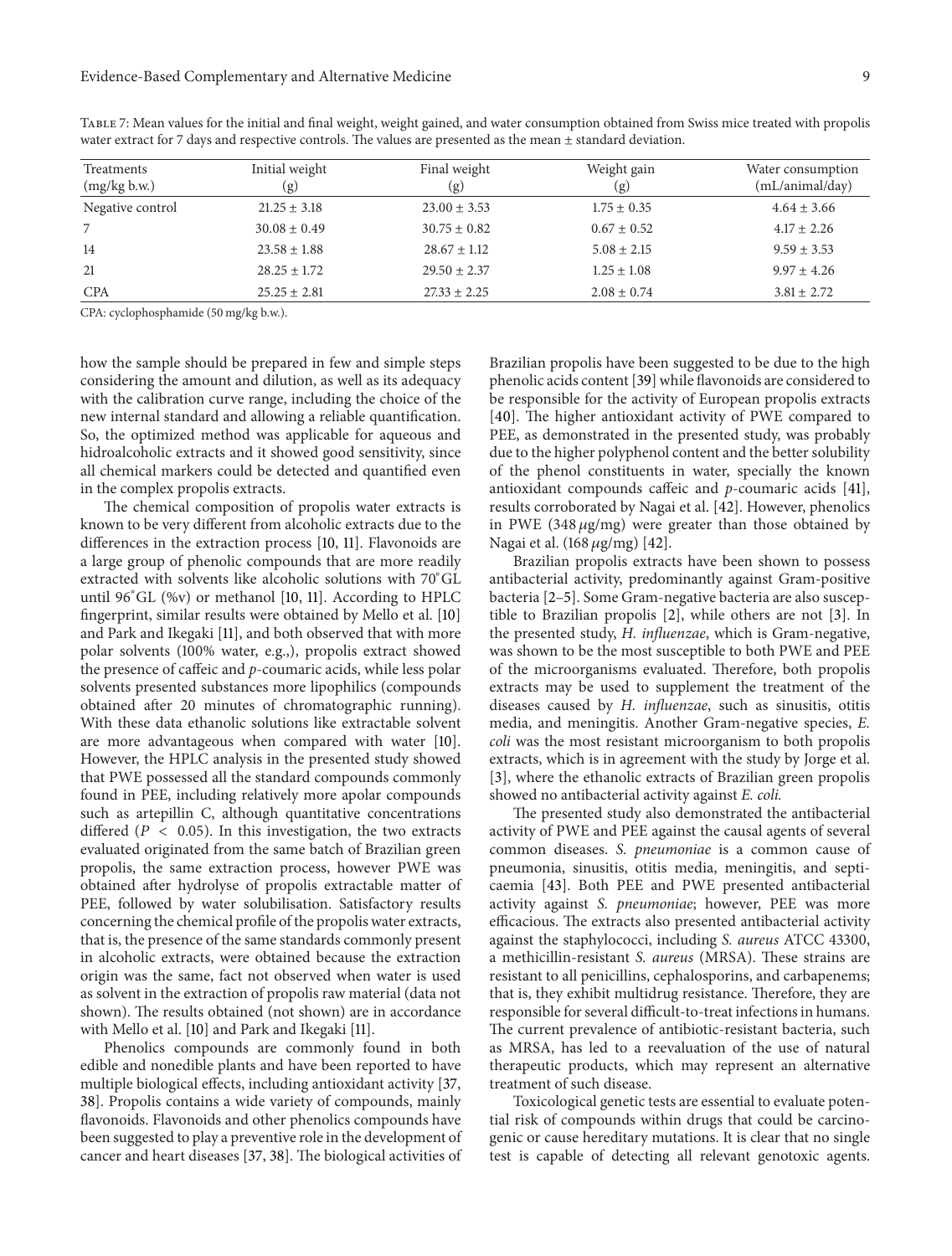Therefore, the usual approach is to carry out a variety of *in vitro* and *in vivo* tests for genotoxicity. Such tests are complementary rather than representing different levels of hierarchy [\[44\]](#page-10-26). The micronucleus assay is widely used for the screening of genotoxic potential and allows the detection of both the clastogens and aneugens.

The results obtained in this study showed that the cell cultures and the animals treated with PWE presented no genotoxic effect in the micronucleus assay. These results are consistent with the studies carried out with green propolis hydroalcoholic extract using chromosomal aberrations assay in Chinese ovary hamster cells (CHO cells) [\[45\]](#page-10-27) and Wistar rat bone marrow cells [\[46](#page-10-28)]. In addition, the topical formulations of standard green propolis extract evaluated by CHO cells chromosomal aberrations assay and Wistar rat peripheral blood micronucleus test showed no mutagenic effect in either test systems [\[47\]](#page-10-29). However, Pereira et al. [\[48](#page-10-30)] observed genotoxic activity of ethanol extract of propolis when using doses higher than 1000 mg/kg p.c. on Swiss mice peripheral blood using the comet and micronucleus assays.

### **5. Conclusions**

The results of this study demonstrated the development and validation of an HPLC method, comprising five standards, for evaluating propolis water and ethanolic extract composition. Furthermore, we demonstrated that both propolis extracts contained all of the compounds researched, a fact that is very difficult to observe in the literature and it is probably due to the extraction process used. Both extracts showed antioxidant and antimicrobial activities, while PWE demonstrated the most potent antioxidant activity and efficacious for most of the microorganisms tested. Finally, the PWE showed to be safe using *in vitro* and *in vivo* micronucleus assays.

## **Conflict of Interests**

The authors declare that they have no conflict of interests.

### **Acknowledgments**

The authors would like to express their gratitude to Apis Flora Industrial e Commercial Co., Conselho Nacional de Desenvolvimento Científico e Tecnológio (CNPq), Financiadora de Estudos e Projetos (FINEP), and Fundação de Amparo à Pesquisa do Estado de São Paulo (FAPESP) for grants and funds. The authors are grateful to Alexandre H. Oliveira, Felipe G. Miguel, Leandro R. Ricordi, Fernanda G. Mangolini, and Bruno Carlos O. Alves for technical support.

#### <span id="page-9-0"></span>**References**

- <span id="page-9-1"></span>[1] J. B. Calixto, "Twenty-five years of research on medicinal plants in Latin America: a personal view," *Journal of Ethnopharmacology*, vol. 100, no. 1-2, pp. 131–134, 2005.
- <span id="page-9-2"></span>[2] H. Koo, B. P. F. A. Gomes, P. L. Rosalen, G. M. B. Ambrosano, Y. K. Park, and J. A. Cury, "*In vitro* antimicrobial activity of propolis and Arnica montana against oral pathogens," *Archives of Oral Biology*, vol. 45, no. 2, pp. 141–148, 2000.
- <span id="page-9-16"></span>[3] R. Jorge, N. A. J. C. Furtado, J. P. B. Sousa et al., "Brazilian propolis: seasonal variation of the prenylated *p*-coumaric acids and antimicrobial activity," *Pharmaceutical Biology*, vol. 46, no. 12, pp. 889–893, 2008.
- <span id="page-9-3"></span>[4] A. A. Berretta, A. P. Nascimento, P. C. P. Bueno, M. M. O. L. L. Vaz, and J. M. Marchetti, "Propolis standardized extract (EPP-AF), an innovative chemically and biologically reproducible pharmaceutical compound for treating wounds," *International Journal of Biological Sciences*, vol. 8, no. 4, pp. 512–521, 2012.
- <span id="page-9-4"></span>[5] A. A. da Silva Filho, J. P. B. de Sousa, S. Soares et al., "Antimicrobial activity of the extract and isolated compounds from *Baccharis dracunculifolia* D. C. (Asteraceae)," *Zeitschrift fur Naturforschung*, vol. 63, no. 1-2, pp. 40–46, 2008.
- <span id="page-9-5"></span>[6] P. A. de Castro, M. Savoldi, D. Bonatto et al., "Molecular characterization of propolis-induced cell death in *Saccharomyces cerevisiae*," *Eukaryotic Cell*, vol. 10, no. 3, pp. 398–411, 2011.
- <span id="page-9-6"></span>[7] K. Kuwata, T. Urushisaki, T. Takemura et al., "Caffeoylquinic acids are major constituents with potent anti-influenza effects in brazilian green propolis water extract," *Evidence-based Complementary and Alternative Medicine*, vol. 2011, Article ID 254914, 7 pages, 2011.
- <span id="page-9-7"></span>[8] R. M. Souza, M. C. de Souza, M. L. Patitucci, and J. F. M. Silva, "Evaluation of antioxidant and antimicrobial activities and characterization of bioactive components of two Brazilian propolis samples using a pK<sub>a</sub>-guided fractionation," *Zeitschrift fur Naturforschung*, vol. 62, no. 11-12, pp. 801–807, 2007.
- <span id="page-9-8"></span>[9] S. R. Gregory, N. Piccolo, M. T. Piccolo, M. S. Piccolo, and J. P. Heggers, "Comparison of propolis skin cream to silver sulfadiazine: a naturopathic alternative to antibiotics in treatment of minor burns," *Journal of Alternative and Complementary Medicine*, vol. 8, no. 1, pp. 77–83, 2002.
- <span id="page-9-9"></span>[10] B. C. B. S. Mello, J. C. C. Petrus, and M. D. Hubinger, "Concentration of flavonoids and phenolic compounds in aqueous and ethanolic propolis extracts through nanofiltration," *Journal of Food Engineering*, vol. 96, no. 4, pp. 533–539, 2010.
- <span id="page-9-10"></span>[11] Y. K. Park and M. Ikegaki, "Preparation of water and ethanolic extracts of propolis and evaluation of the preparations," *Bioscience, Biotechnology and Biochemistry*, vol. 62, no. 11, pp. 2230– 2232, 1998.
- <span id="page-9-11"></span>[12] J. L. Machado, A. K. M. Assunçmo, M. C. P. da Silva et al., "Brazilian green propolis: anti-inflammatory property by an immunomodulatory activity," *Evidence-Based Complementary and Alternative Medicine*, vol. 2012, Article ID 157652, 10 pages, 2012.
- <span id="page-9-12"></span>[13] T. Matsui, S. Ebuchi, T. Fujise et al., "Strong antihyperglycemic effects of water-soluble fraction of Brazilian propolis and its bioactive constituent, 3,4,5-tri-O-caffeoylquinic acid," *Biological and Pharmaceutical Bulletin*, vol. 27, no. 11, pp. 1797–1803, 2004.
- <span id="page-9-13"></span>[14] J. M. Sforcin and V. Bankova, "Propolis: Is there a potential for the development of new drugs?" *Journal of Ethnopharmacology*, vol. 133, no. 2, pp. 253–260, 2011.
- <span id="page-9-14"></span>[15] J. P. B. de Sousa, P. C. P. Bueno, L. E. Gregório et al., "A reliable quantitative method for the analysis of phenolic compounds in Brazilian propolis by reverse phase high performance liquid chromatography," *Journal of Separation Science*, vol. 30, no. 16, pp. 2656–2665, 2007.
- [16] P. G. Pietta, C. Gardana, and A. M. Pietta, "Analytical methods for quality control of propolis," *Fitoterapia*, vol. 73, no. 1, pp. S7– S20, 2002.
- <span id="page-9-15"></span>[17] M. Medić-Ŝarić, V. Rastija, and M. Bojić, "Recent advances in the application of high performance liquid chromatography in